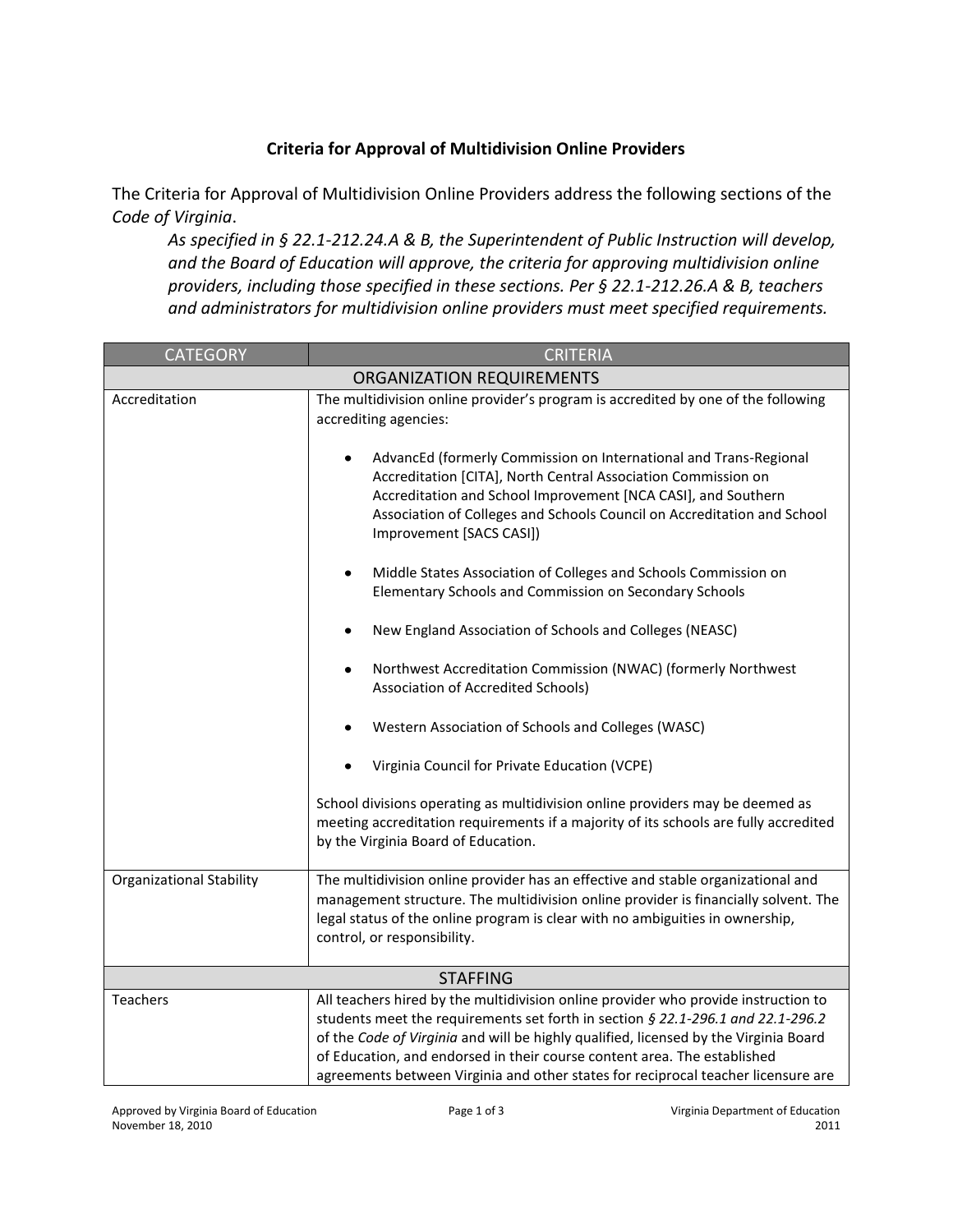|                                   | also in effect for virtual schools.                                                                                                                                                                                                                                                                                                                                                                                                                                                                                                               |  |
|-----------------------------------|---------------------------------------------------------------------------------------------------------------------------------------------------------------------------------------------------------------------------------------------------------------------------------------------------------------------------------------------------------------------------------------------------------------------------------------------------------------------------------------------------------------------------------------------------|--|
|                                   | The multidivision online provider must provide at least one FTE teacher at a<br>reasonable ratio to students based on grade and subject being taught but not<br>exceeding 150 students per FTE teacher.                                                                                                                                                                                                                                                                                                                                           |  |
| Administrators                    | All administrators hired by the multidivision online provider meet the<br>requirements set forth in section § 22.1-212.26.B of the Code of Virginia. The Code<br>of Virginia states: "The administrator of a virtual school program must hold an<br>advanced degree from a regionally accredited institution of higher education with<br>educational and work experience in administering education programs."                                                                                                                                    |  |
|                                   | <b>DATA</b>                                                                                                                                                                                                                                                                                                                                                                                                                                                                                                                                       |  |
| Data Reporting                    | Multidivision online providers provide data to each division in which students are<br>enrolled for the purposes of monitoring student participation and progress to<br>ensure that students meet division participation requirements and make progress<br>toward successful completion of the course. Data and data management meet<br>state and federal reporting requirements.                                                                                                                                                                  |  |
| Data Reporting                    | Multidivision online providers provide data to the Virginia Department of<br>Education for the purposes of reporting information to the Governor and the<br>General Assembly regarding multidivision online learning during the previous<br>school year.                                                                                                                                                                                                                                                                                          |  |
| <b>ACCOUNTABILITY</b>             |                                                                                                                                                                                                                                                                                                                                                                                                                                                                                                                                                   |  |
| Pupil Performance                 | The pupil performance standards for online courses or virtual school programs<br>meet or exceed any applicable Virginia Board of Education Standards of<br>Accreditation. Any educational objectives and assessments used to measure pupil<br>progress toward achieving pupil performance standards are in accordance with<br>the Board's Standards of Accreditation and all applicable state and federal laws.                                                                                                                                   |  |
| Content                           | The content of each online course is accurate, rigorous, and meets or exceeds the<br>content of courses taught in traditional school environments. The multidivision<br>online provider must provide evidence that at least two subject matter experts<br>have reviewed and validated the accuracy of online content. Standards meet or<br>exceed the Virginia Standards of Learning and the Standards of Accreditation.                                                                                                                          |  |
| <b>CURRICULUM AND INSTRUCTION</b> |                                                                                                                                                                                                                                                                                                                                                                                                                                                                                                                                                   |  |
| Research-based                    | Curriculum and instruction reflect both scientifically-based research and best<br>practices for online courses.                                                                                                                                                                                                                                                                                                                                                                                                                                   |  |
| Differentiation                   | Differentiation in content, delivery of content, and assessments meets the needs<br>of a variety of learners.                                                                                                                                                                                                                                                                                                                                                                                                                                     |  |
| <b>Special Needs</b>              | Students with special needs, including students with disabilities, students with<br>limited English proficiency, students with financial limitations, students from<br>traditionally underrepresented groups, and others, are not excluded from<br>participating in courses provided by the multidivision online provider. The<br>provider must comply with all state and federal regulations specific to students<br>with disabilities and work with the division to ensure student individualized<br>education programs (IEPs) are implemented. |  |

Approved by Virginia Board of Education<br>
November 18, 2010 2011 November 18, 2010